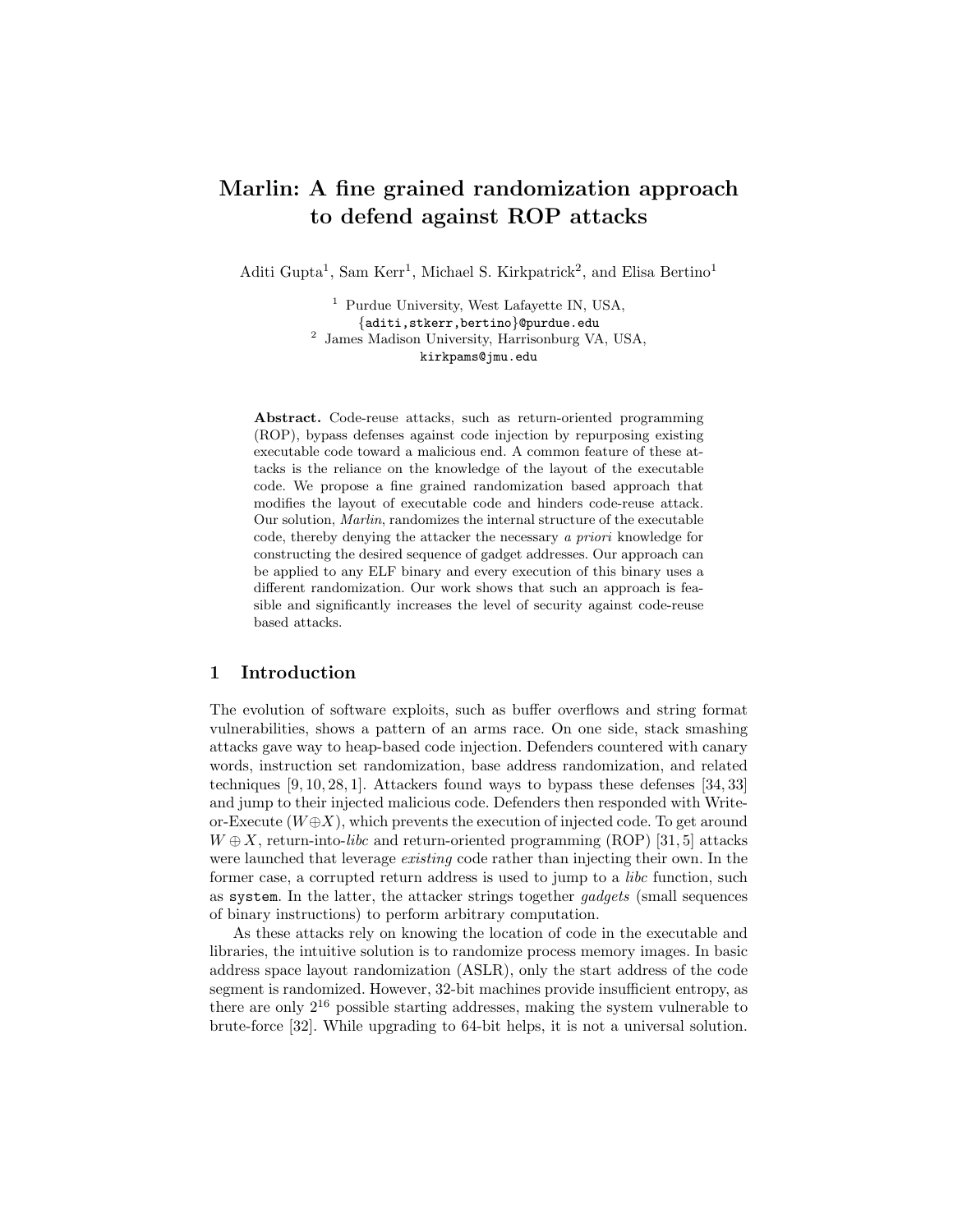Specifically, 32-bit (and smaller) architectures will continue to be used as legacy systems and in the area of embedded systems. Furthermore, recent work has demonstrated that an attacker can use information leakage to discover the randomization parameters, thus eliminating the defensive benefits of upgrading [30].

Our approach is to revisit the granularity at which randomization is performed. Rather than randomizing only a single parameter, our technique (Mar $lin)$  breaks an application binary into blocks of code and shuffles them. This significantly increases the entropy of the system; for instance, an application with 500 code blocks allows for 500!  $\approx 2^{3767}$  permutations, making brute-force infeasible. Our approach, which can be applied to any ELF binary without requiring source code, is performed transparently at load time to ensure every execution instance is unique. Finally, by paying a (quite reasonable) performance cost up front, Marlin avoids the overhead of on-going monitoring of critical data, such as return addresses, which other systems impose.

We are not the only researchers to have investigated software diversity as ROP attack mitigation. While Section 2.2 offers a detailed comparison, existing approaches suffer from one or more of the following limitations. First, diversification is not done frequently enough. Second, source code or other additional information is required. Third, the granularity of randomization is insufficient, leading large code chunks unrandomized. Fourth, on-going monitoring imposes significant run-time overhead by introducing additional data structures. Marlin provides strong and efficient defense while addressing these limitations.

After surveying code-reuse attacks and defenses in Section 2, we describe our design of Marlin in Section 3. Section 4 discusses our prototype, which consists of an off-line tool to randomize the binary image of an executable. We have constructed working ROP exploits and confirmed that these fail after shuffling the binary image using Marlin. Section 5 shows the results of various evalution experiments. Our evaluation of the time to randomize compiled binaries of the SPEC CPU2006 benchmark suite shows the average performance penalty is reasonable. Section 6 highlights both the merits and limitations of Marlin, and we conclude in Section 7.

### 2 Background & Related Work

The focus of our work is on ROP attacks, which are a special case of codereuse attacks that leverage existing code in the application binary to execute arbitrary instructions. In this section, we start with a brief summary of these attack techniques and existing defenses. We then summarize critical factors of code-reuse attacks and define our threat model.

# 2.1 Return-oriented programming

Return-oriented programming (ROP) is an exploit technique that has evolved from stack-based buffer overflows. In ROP exploits, an attacker crafts a sequence of gadgets that are present in existing code to perform arbitrary computation.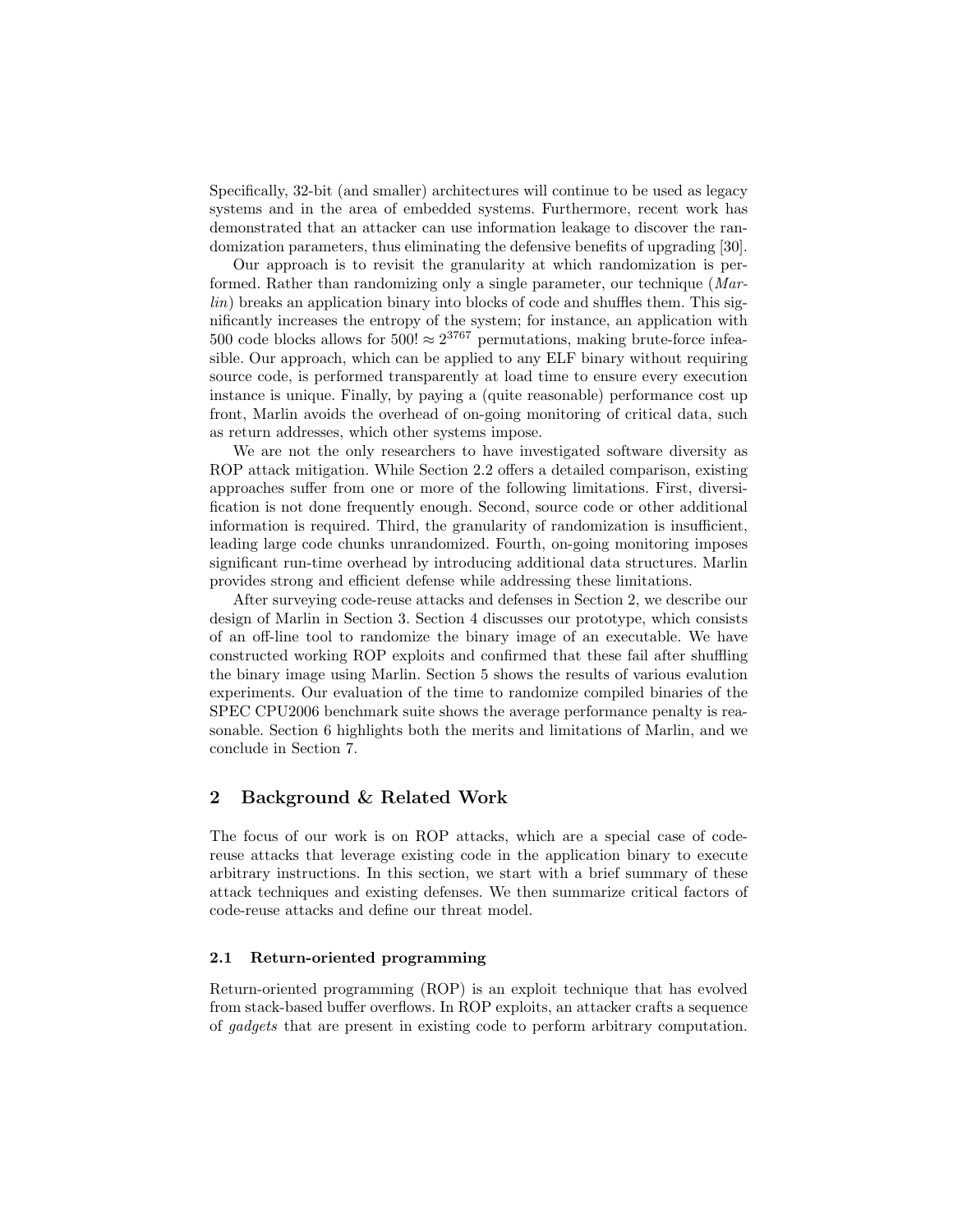A gadget is a small sequence of binary code that ends in a ret instruction. By carefully crafting a sequence of addresses on the software stack, an attacker can manipulate the ret instruction semantics to jump to arbitrary addresses that correspond to the beginning of gadgets. Doing so allows the attacker to perform arbitrary computation. These techniques work in both word-aligned architectures like RISC [4] and unaligned CISC architectures [31]. ROP techniques can be used to create rootkits [19], can inject code into Harvard architectures [16], and have been used to perform privilege escalation in Android [12]. Initiating a ROP attack is made even easier by the availability of architecture-independent algorithms to automate gadget creation [15]. Additionally, the same technique of stringing together gadgets has been used to manipulate other instructions, such as jmp and their variants [5, 8, 3].

#### 2.2 Defenses

Address obfuscation [1], ASLR (e.g., PaX [28]), and Instruction Set Randomization (ISR) aim to defend against code-reuse attacks by introducing randomness into processes' memory images. They randomize with coarse granularity and are subject to brute force attacks [33, 32], especially on 32-bit architectures. While upgrading to 64-bit increases the randomization, information leakage can allow an attacker to bypass the defense [30]. Furthermore, for some settings  $(e.g.,)$ embedded devices), upgrading to 64-bit is simply not feasible. While [1] suggests randomizing function blocks as a potential technique (which we employ in Marlin), no further implementation, discussion, or evaluation was attempted.

Researchers have also considered dynamic monitoring defenses. For instance, DROP [6] dynamically compares the execution of ret instructions with statistically defined normal program behavior. DynIMA [13] combines TPM memory measurement capabilities with dynamic taint analysis to monitor process integrity. Other approaches store sensitive data  $(e.g.,$  return addresses) in a protected shadow stack [14, 7]. These techniques impose a non-zero performance cost for every checked instruction, yielding non-trivial cumulative overhead. In contrast, Marlin imposes a one-time cost at process start-up and no additional on-going penalty.

Other approaches introduce randomness at compile time. For instance, compilers can be modified to generate code without ret instructions [25, 22]. These mechanisms, however, fail to handle attacks leveraging jmp instructions; furthermore, if a new type of gadget is proposed, the compiler would have to be modified yet again. Alternatively, app store-based diversification [17] and linkage techniques for performance optimization [23, 24] can be applied to produce unique executables. However, these techniques do not stop an attacker with a known singular target image, do not help legacy systems, and, in the case of the former, rely on centralized control of software deployment. In contrast, proactive obfuscation [29] applies a semantics-preserving transformation to compiled server applications. Marlin is similar to this work in spirit, but the former aimed at diversifying replicas in distributed systems; as such, their threat model and techniques differed from our own.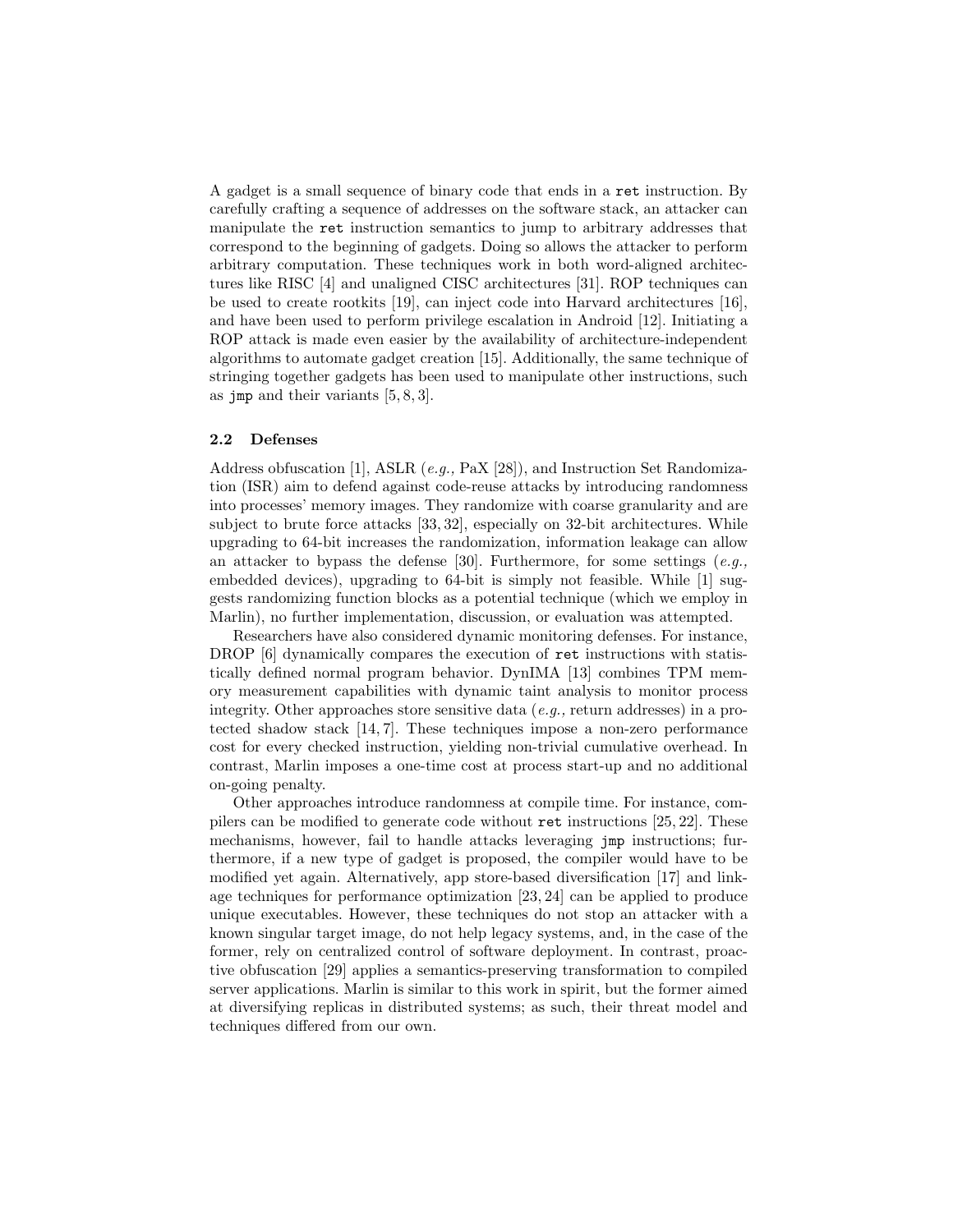Other techniques similar to Marlin have also been proposed to randomize processes. ASLP [21] rewrites the ELF headers and shuffles sections, functions, and variables. As such, ASLP requires relocation information (or recompilation of source code), as well as user input. In contrast, as Marlin randomizes function blocks within the text segment, this additional information is not necessary. Bhatkar et al. [2] associates a pointer with every function and adds a layer of indirection to every function call. Unlike Marlin, the function reordering is not done at load time. ILR [18] randomizes the location of every instruction and uses a process-level virtual machine, which imposes a significant on-going performance cost, to find the called code. Pappas et al. [26] use in-place randomization that probabilistically breaks 80% of the useful gadgets. However, by shuffling the entire memory image, Marlin provides stronger guarantees, probabilistically breaking all sequences. Furthermore, [18] and [26] do not randomize the binary at every execution, which Marlin does. XIFER [11] is very similar to Marlin, except that it provides randomization at the basic block granularity, rather than at the function level. The finer granularity incurs more overhead than Marlin; however, we show that block-level randomization is sufficient to defeat brute force attacks, and the additional granularity is unnecessary.

#### 2.3 Enabling factors for code-reuse attacks

Based on our survey of ROP attacks and defenses, we have identified a number of distinct characteristics and requirements for a successful exploit. We argue that a defensive technique that undermines these invariants will present a robust protection mechanism against these threats. The fundamental assumption and enabling factor for such attacks is as follows:

The relative offsets of instructions within the application's code are constant. That is, if an attacker knows any symbol's address in the application code, then the location of all gadgets and symbols in application's codebase is deterministic.

#### 2.4 Threat Model

The proposed defense, Marlin, is aimed to protect a vulnerable application against code reuse attacks, such as ROP attacks. This application may have a buffer overflow vulnerability that can be leveraged by an attacker to inject an exploit payload. The system is assumed to be protected using  $W \oplus X$  policy and the attacker can not inject arbitrary executable code in the stack or the heap. The attacker is assumed to have access to the target binary that has not yet undergone Marlin processing. The attacker is also assumed to be aware of the functionality of Marlin. However, the attacker cannot examine the memory dump of the running process and is unaware of how exactly the code is randomized for the currently executing process image. Our approach protects against both remote and local exploits as long as the attacker is not able to examine the memory of the target process.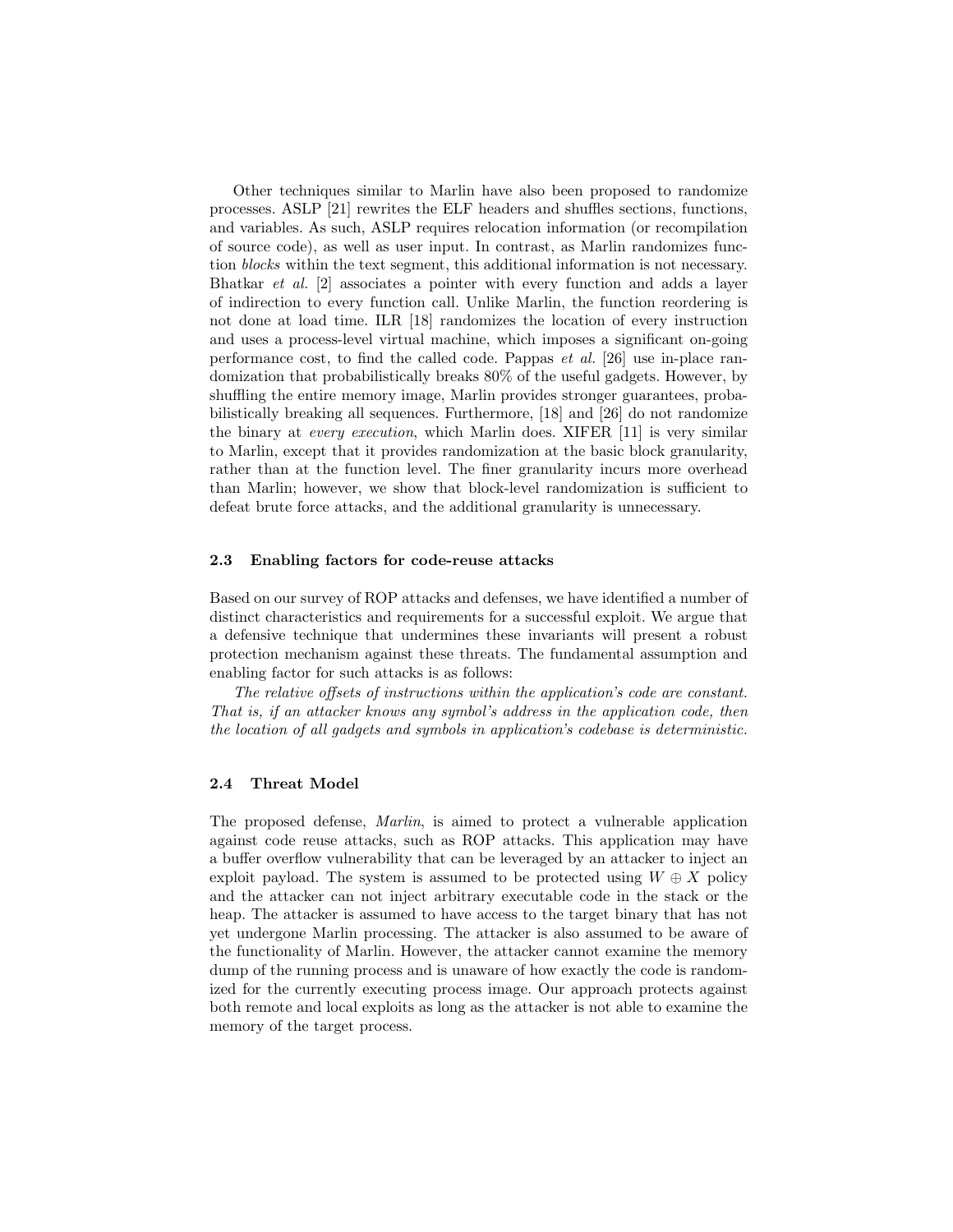

Fig. 1: Processing steps in Marlin



Fig. 2

# 3 Marlin

Code-reuse attacks make certain assumptions (as discussed in section 2.3) about the address layout of application's executable code and shared libraries. Marlin's randomization technique aims at breaking these assumptions by shuffling the code blocks in the binary's .text section with every execution of this binary. This significantly increases the difficulty of such attacks since the attacker would need to guess the exact permutation being used by the current process image. This shuffling is performed at the granularity of function blocks. Marlin randomizes the target application just before the control is passed over to this application for execution. Thus, every execution of the program results in a different process memory image as illustrated in Figure  $2(a)$ . Figure  $2(b)$  illustrates how shuffling the code results in a sequence of gadgets that is not intended by the attacker. We now present Marlin technique in detail.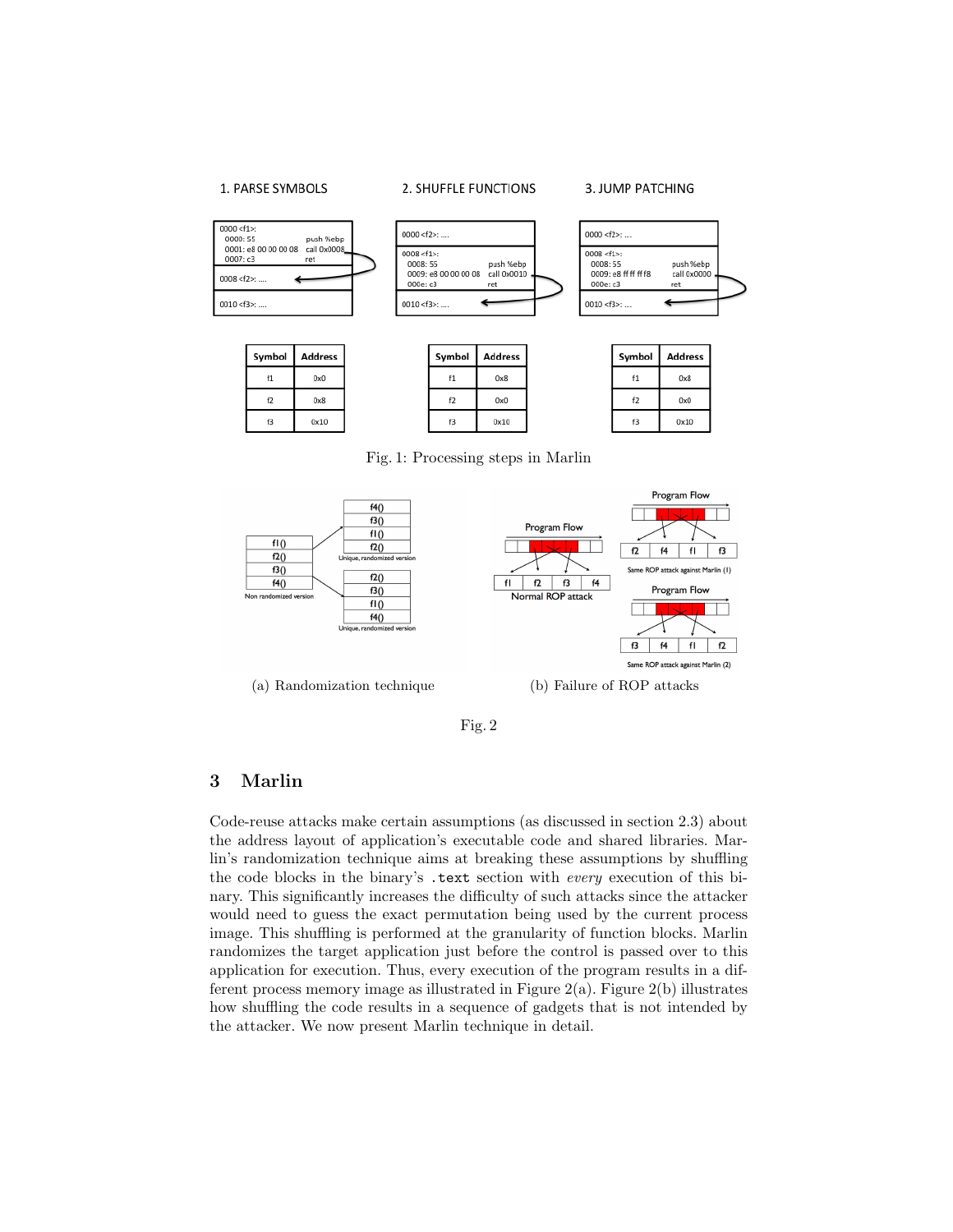#### 3.1 Preprocessing phase

As mentioned above, Marlin randomizes the application binary at the granularity of function blocks. This requires identifying the function blocks in the application binary. Preprocessing phase parses the ELF binary to extract the function symbols and associated information such as start address of the function and length of the function block. However, traditional binaries are typically stripped binaries and do not contain symbol information. In such cases, we first restore the symbol information using an external tool, Unstrip [27]. Once the symbol information is restored and identified, we proceed on to the next stage of Marlin processing that randomizes the application binary.

#### 3.2 Randomization algorithm

Once the function symbols have been identified, Marlin generates a random permutation of this set of symbols. The resulting permutation determines the order in which the mmap system calls are issued, which changes the order of the mapped symbols in memory. The function blocks are then shuffled around according to this random permutation. Shuffling the code blocks in an application binary changes the relative offsets between instructions that may affect various jump instructions. These jumps may be either absolute jumps or relative jumps. Relative jumps increment or decrement the program counter by a constant value as opposed to absolute jump that directly jump to a fixed address. When the code blocks are randomized, these jumps will no longer point to the desired location and must be 'fixed' to point to the proper locations. We achieve this by performing jump patching.

The randomization algorithm described in Algorithm 1 involves two stages. In the first stage, the function blocks are shuffled according to a certain random permutation. While shuffling the blocks, padding is added when necessary to ensure that the resulting binary is page aligned. During this shuffling, we keep a record of the original address of the function and also the new address where the function will reside after the binary has been completely randomized. This information is stored in a jump table. Note that this jump patching table is discarded before the application is given control, thus preventing attacker from utilizing this information to derandomize the memory layout.

In the second stage, the actual jump patching is done where the algorithm examines the jump table for every jump that needs to be patched. Whenever a relative jump is encountered, it is the algorithm executes PatchJump() to redirect the jump to the correct address in the binary. PatchJump() method takes the current address of the jump, the address of the destination function, and any offset into the destination function to determine how far away the destination is. Then, it overwrites the original jump with this new offset, so that the jump points to the correct address.

Marlin breaks the basic assumption required by code reuse attacks as mentioned in section 2.3. The run-time shuffling of the code blocks prevents multiple instances of the same program from having the same address layout. Thus, to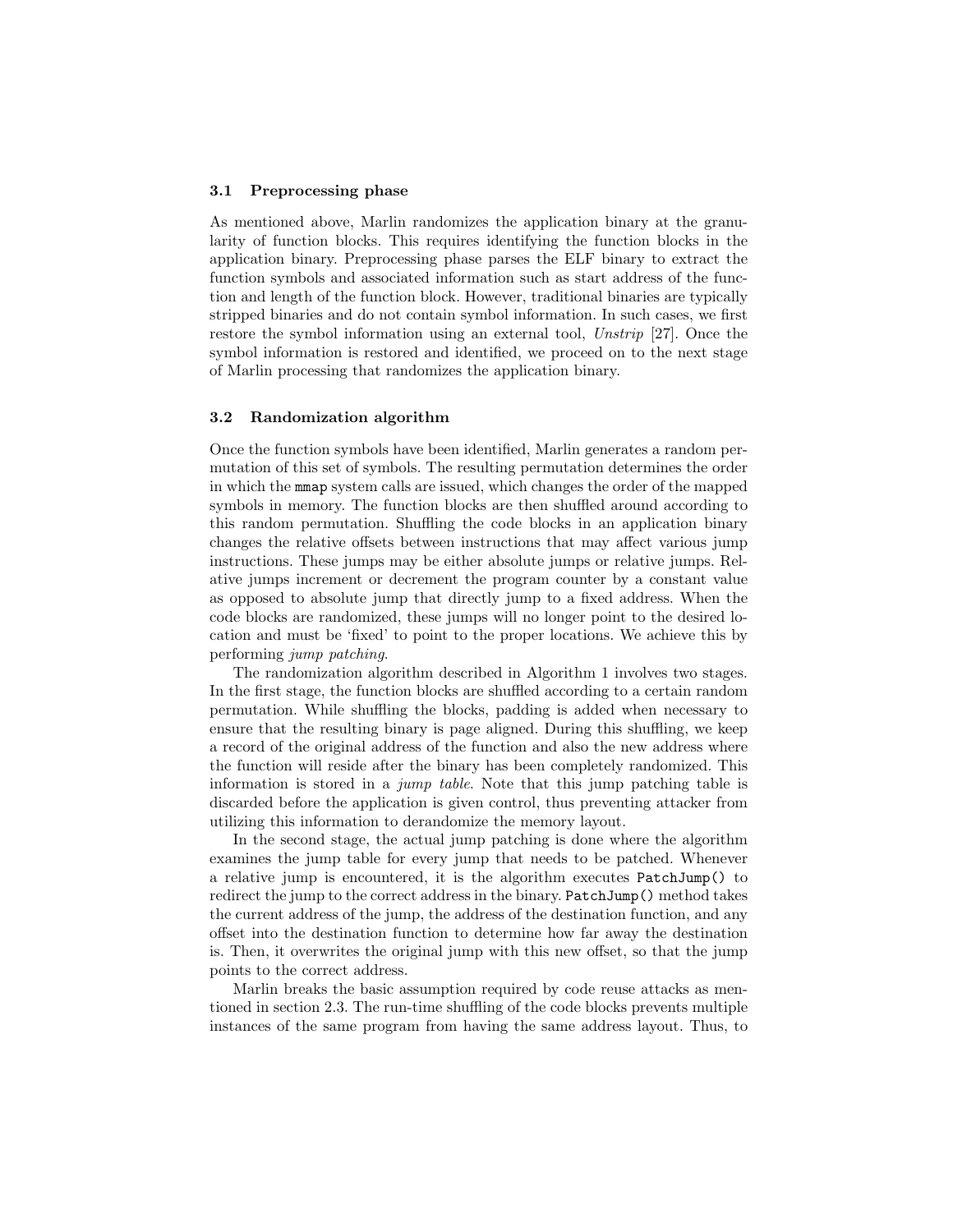defeat Marlin, an attacker would need to dynamically construct a new exploit for every instance of every application which is not possible since the randomized layout is not accessible to attacker. We now discuss the security guarantees offered by Marlin.

Algorithm 1: Code Randomization algorithm Input : A non-shuffled program, P **Output:** A shuffled program,  $P_S$  $P_S = P$  $L =$  All symbols in P.  $F = A$  list of forbidden symbols that should not be shuffled  $L = L - F$ /\* Swapping stage \*/ for Every symbol  $S \in L$  do  $R =$  Randomly select another symbol in  $L$ Swap  $S$  and  $R$  in  $P_S$  $S.A =$  The previous location of R  $R.A =$  The previous location of S /\* Jump patching stage \*/ for Every symbol  $S \in L$  do for Every jump  $J \in S$  do  $J.A = S.A +$  the offset of the jump from the start of S  $J.D =$  The destination address of the jump  $J.S =$  The symbol that J is jumping into if  $J.D$  is a relative jump to within  $S$  then /\* No action needed \*/ else if  $J.D$  is a relative jump to outside  $S$  then  $J.D = J.D - S.A + (J.S).A$ PatchJump(J.A, J.D) else if J.D is an absolute jump then PatchJump(J.A, J.D)

### 3.3 Security Evaluation

We now show that our randomization technique significantly increases the brute force effort required to attack the system. In a brute force attack, the attacker will randomly assume a memory layout and craft exploit payload according to that address layout. A failed attempt will usually cause a segmentation fault due to illegal memory access and the crashed process or thread will need to be restarted. We now compute the average number of attempts required by an attacker to succeed. A successful attack is assumed to be equivalent to guessing the correct permutation used for randomization.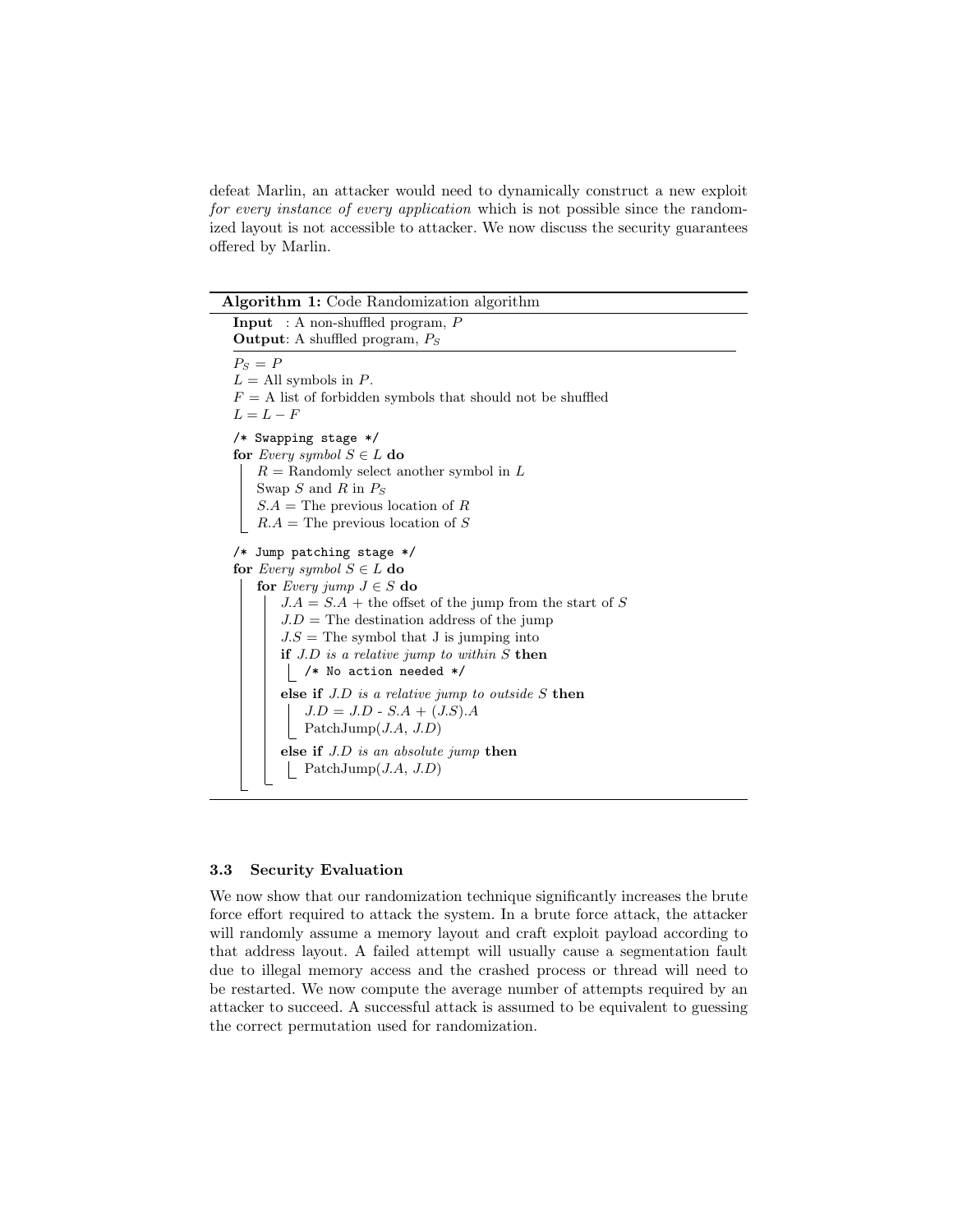In the discussion that follows, let  $n$  denote the number of symbols (excluding forbidden symbols) in an application binary. The total number of possible permutations that can be generated for this application is  $N = n!$ . Let  $P(k)$  denote the probability that the attack is successful after the  $k^{\text{th}}$  attempt. Let X be a random variable denoting the number of brute force attempts after which the attack is successful for the first time (that is, the attacker guesses the correct permutation). We will now estimate the average value of X. We consider the following two cases.

Case 1: A failed attempt crashes the process and causes it to be restarted.

In this event, the process will be restarted with a new randomization. The subsequent brute force attempts by an attacker will be independent since he would learn nothing from the past failed attempts. That is,  $P(k)$  is constant (  $=\frac{1}{N}$  and independent of k. Let  $P(k) = p, \forall k$ . Then, the average number of attempts before the attack is successful for the first time is

$$
E[X] = (p * 1) + (1 - p) * (1 + E[X]) = \frac{1}{p}
$$
  
\n
$$
\Rightarrow E[X] = n!
$$

Thus, the attacker would have to make an average n! number of attempts to correctly guess the randomized layout and launch successful ROP attack.

Case 2: A failed attempt crashes a thread of the process and causes only that thread to be restarted.

In this event, since the process is still executing, the memory layout will remain same. Every failed attempt will eliminate one permutation. The probability that first success is achieved at  $k^{\text{th}}$  attempt is

$$
P(k) = \left(\prod_{i=1}^{k-1} \frac{N-i}{N-i+1}\right) * \frac{1}{N-k+1} = \frac{1}{N}
$$

The average number of attempts before first success can be computed as

$$
E[X] = \sum_{x=1}^{N} x * P(x) = \sum_{x=1}^{N} x * \frac{1}{N} = \frac{N+1}{2}
$$
  
\n
$$
\Rightarrow E[X] = \frac{n!+1}{2}
$$

So, the attacker will need an average  $\frac{n!}{2}$  number of brute attempts to correctly guess the randomization and launch successful ROP attack. Given enough time and resources, the attacker can try all possible permutations one after the other and will require at most  $n!$  attempts for a successful brute force attack.

As an example, to launch a successful ROP attack against an application with 500 symbols that is protected using Marlin, an average  $500! = 2^{3767}$  number of attempts will be required for the first case. This is clearly computationally infeasible. A more extensive evaluation performed using SPEC2006 benchmarks is presented later in Section 5 that demonstrates the effectiveness of our technique.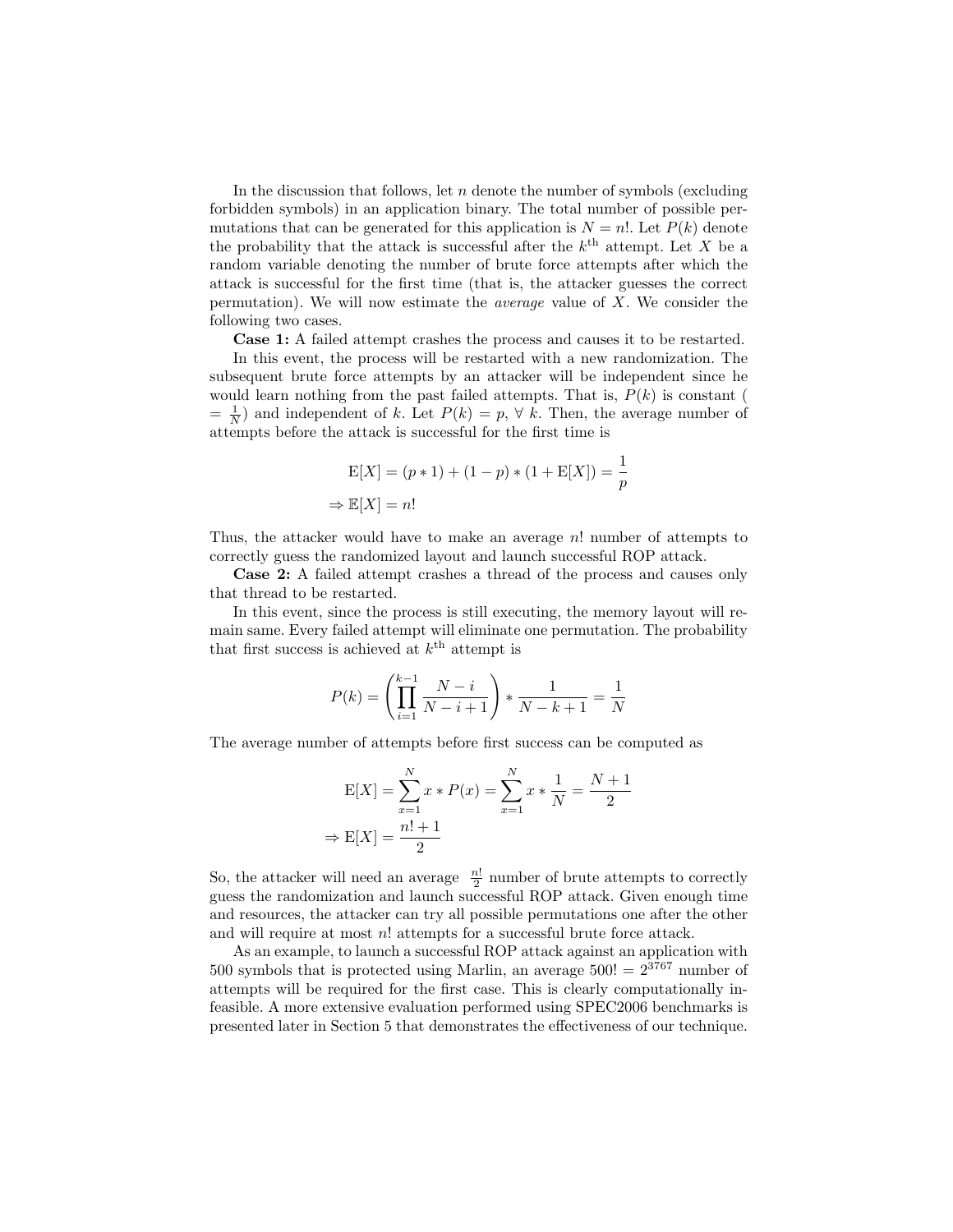

Fig. 3: Overhead measurements of Marlin

# 4 Prototype Implementation

We have build a prototype implementation of Marlin that can operate on any ELF binary and does not require their source code. As a pre-processing step, we use objdump utility to obtain a disassembly listing of the application binary that contains the program instructions as well as its internal symbols. These listings are then used to generate a set of parameter files. These parameter files contain a list of symbols (functions) present in the binary, as well as their starting addresses and lengths. Another file is created which lists the addresses where the relative jumps inside functions of interest are located. It is important to note that not every function is considered to be a function of interest, since randomizing certain functions, such as start, will render the binary inoperable. These parameter files are used as input in the next phase of processing that performs the shuffling and jump patching operations. Upon completion, the parameter files are deleted and the the new "marlinized" binary is ready to be run like a normal executable binary.

# 5 Evaluation

We now describe various experiments to evaluate our *Marlin* prototype. These experiments test three aspects of Marlin. First, we show that Marlin successfully defends against a ROP attack. Second, we study the brute force effort that would be required to circumvent the protection offered by Marlin. Third, we evaluate the processing costs incurred by using Marlin. The experiments were performed on a Linux machine with Intel Core i7 3.40GHz CPU and 8GB RAM. This machine had ASLR and  $W \oplus X$  protection enabled while the experiments were being performed. We used SPEC CPU2006 benchmarksto conduct the various experiments.To launch attacks against Marlin-protected binary, we use ROP-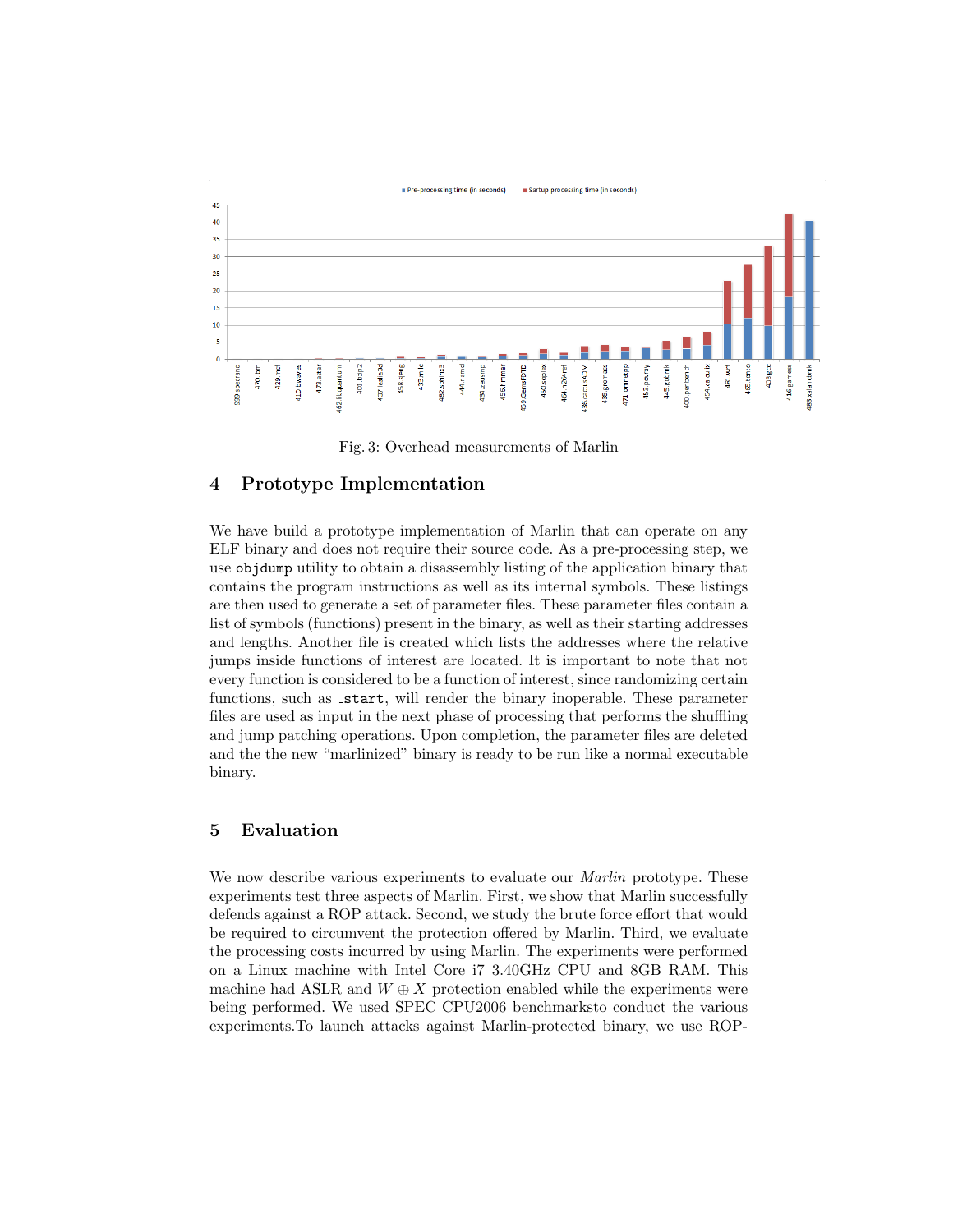| <b>Benchmark</b>                  |                |        | Number of Time for one Avg. # of attempts                                                  | Avg. time (sec)                 |
|-----------------------------------|----------------|--------|--------------------------------------------------------------------------------------------|---------------------------------|
|                                   | <b>Symbols</b> |        | $ \rm{attempt~(sec)} $ for successful attack $^\dagger \rm{for~successful~attack}^\dagger$ |                                 |
| $999.\mathrm{spectrand}$          | 10             | 0.126  | $3.63 \times 10^{6}$                                                                       | $4.57\times10^5$                |
| 470.lbm                           | 26             | 0.269  | $4.03 \times 10^{26}$                                                                      | $1.08\times10^{26}$             |
| $429$ .mcf                        | 31             | 0.269  | $8.22\times10^{33}$                                                                        | $2.21 \times 10^{33}$           |
| 410.bwayes                        | 14             | 0.385  | $8.72\times10^{10}$                                                                        | $3.36 \times 10^{10}$           |
| 473.astar                         | 97             | 0.559  | $9.62\times10^{151}$                                                                       | $5.38\times10^{151}$            |
| 462.libquantum                    | 106            | 0.529  | $1.15\times10^{170}$                                                                       | $6.06\times10^{169}$            |
| 401.bzip2                         | 79             | 0.691  | $8.95\times10^{116}$                                                                       | $6.18\times10^{116}$            |
| 437.leslie3d                      | 29             | 1.164  | $8.84 \times 10^{30}$                                                                      | $1.03 \times 10^{31}$           |
| 458.sjeng                         | 142            | 1.703  | $2.69\times10^{245}$                                                                       | $4.59\times10^{245}$            |
| 433.milc                          | 242            | 1.408  | $2.37\times10^{473}$                                                                       | $3.34\times10^{473}$            |
| $482.\overline{\textrm{sphinx3}}$ | 335            | 2.302  | $1.16\times10^{702}$                                                                       | $2.66\times10^{702}$            |
| 444.namd                          | 142            | 2.681  | $2.69\times10^{245}$                                                                       | $7.23\times10^{245}$            |
| 434.zeusmp                        | 83             | 2.399  | $3.95\times10^{124}$                                                                       | $9.47\times10^{124}$            |
| 456.hmmer                         | 502            | 3.269  | $3.07\times10^{1139}$                                                                      | $1.00\times10^{1140}$           |
| 459.GemsFDTD                      | 102            | 4.217  | $9.61\times10^{161}$                                                                       | $4.05 \times 10^{162}$          |
| 450.soplex                        | 918            | 5.386  | $1.22 \times 10^{2323}$                                                                    | $6.59\times10^{2323}$           |
| 464.h264ref                       | 531            | 5.532  | $1.50\times10^{1218}$                                                                      | $8.31\times10^{1218}$           |
| 436.cactusADM                     | 1299           | 8.347  | $2.43\times10^{3482}$                                                                      | $2.03\times10^{3483}$           |
| 435.gromacs                       | 1098           | 10.373 | $4.42 \times 10^{2863}$                                                                    | $4.59\times10^{2864}$           |
| 471.omnetpp                       | 2023           | 7.594  | $3.19\times10^{5811}$                                                                      | $2.42\times10^{5812}$           |
| 453.povray                        | 1633           | 9.039  | $4.06\times10^{4539}$                                                                      | $3.68\times10^{4540}$           |
| 445.gobmk                         | 2547           | 32.019 | $1.29\times10^{7571}$                                                                      | $4.12{\times}10^{7572}$         |
| 400.perlbench                     | 1730           | 12.625 | $3.22\times10^{4852}$                                                                      | $4.07\times10^{4853}$           |
| 454.calculix                      | 1324           | 18.509 | $2.16\times10^{3560}$                                                                      | $3.99\times10^{3561}$           |
| $481.$ wrf                        | 2883           | 47.437 | $6.17\times10^{8724}$                                                                      | $2.93\times10^{8726}$           |
| 465.tonto                         | 4096           | 51.328 | $*** > 1.97 \times 10^{9997}$                                                              | $*** > 1.01 \times 10^{9999}$   |
| $403.\text{gcc}$                  | 4623           | 50.28  | $*** 1.97\times10^{9997}$                                                                  | $***$ > 9.92×10 <sup>9998</sup> |
| 416.gamess                        | 2893           | 91.312 | $2.49\times10^{8759}$                                                                      | $2.28\times10^{8761}$           |
| 483.xalancbmk                     | 13848          | 42.903 | $*** > 1.97 \times 10^{9997}$                                                              | ** > $8.47 \times 10^{9998}$    |

Table 1: Brute force effort

†These correspond to the average number of attempts for Case 1 in section 3.3.

The values for Case 2 will be approximately half of the value for Case 1.

∗∗We were unable to compute factorial for values larger than 3248. The value used in these columns is 3248!.

gadget <sup>3</sup> [20], an attack tool that automatically creates exploit payload for ROP attacks by searching for gadgets in an application's executable section.

Effectiveness We tested the effectiveness of Marlin using a test application that has a buffer overflow vulnerability. This application,  $ndh\_rop$ , was included as a part of the ROPgadget test binaries. We used ROPgadget on this target application and found 162 unique gadgets. These were sufficient to craft a shell

 $\sqrt{\frac{3}{3} \text{ ROPgadget}}$  v3.3.3 was used for these experiments.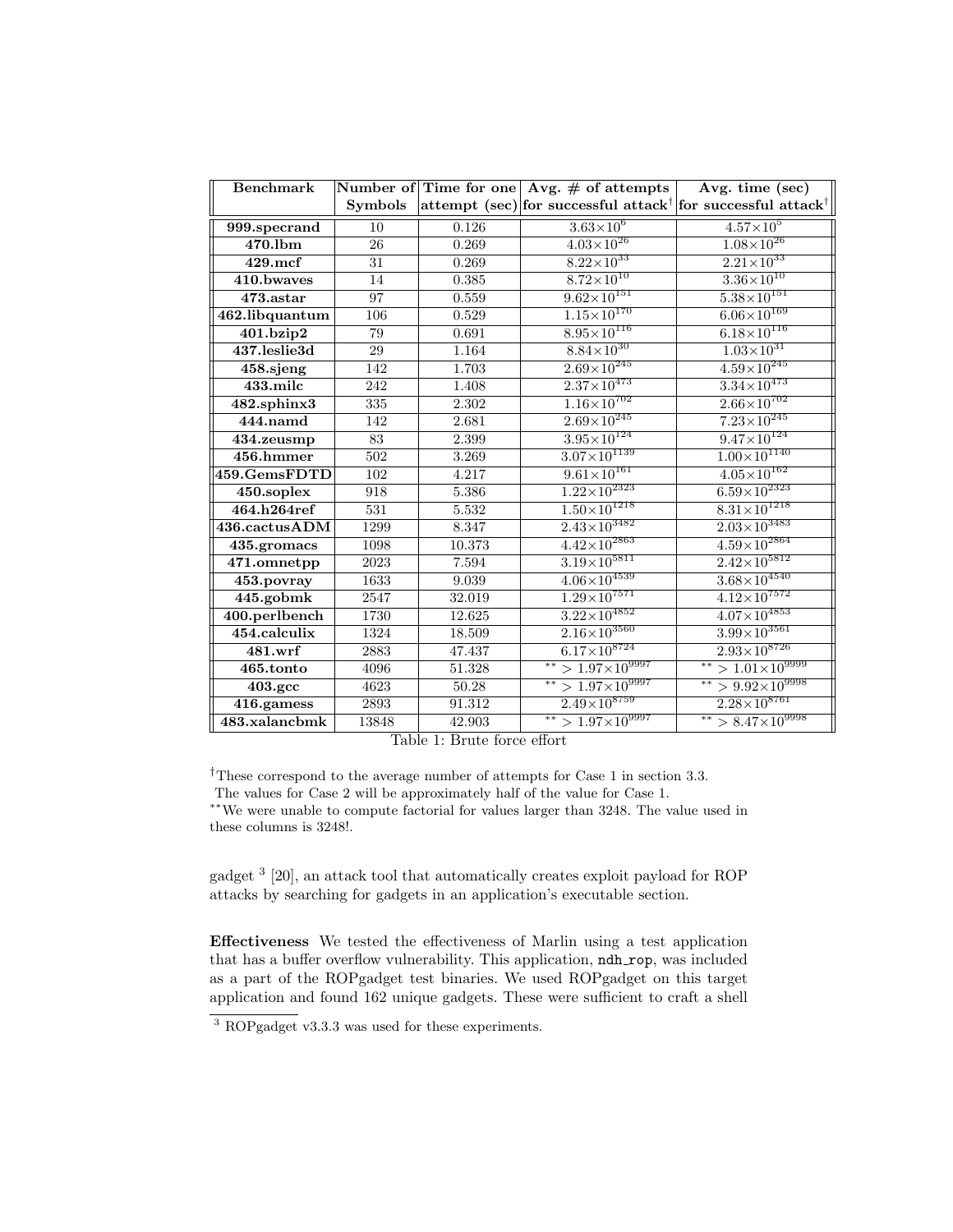code exploit payload. When this exploit payload was provided as an input to the unprotected binary, it gave us a shell. Next, we randomized this application using Marlin technique and tried to attack it using the same input payload. The attack did not succeed and failed to provide us with a shell.

This highlights the sensitivity of these attacks to slight changes in the address layout. ROP attacks strongly operate under the assumption of a static address layout of executable code. Also, notice that in our threat model, the attacker only has access to the unprotected binary and is not aware of the exact permutation that has been used for randomization. So he can only run ROPgadget on the unprotected test application.

Attacks on Marlin In section 3.3, we computed the average number of attempts required to successfully attack a "marlinized" binary. We performed an extensive evaluation of this using SPEC CPU 2006 benchmarks. Table 1 shows the number of brute force attempts and the time it takes to craft one exploit. We noticed that around 80% of these benchmarks have more than 80 symbols (indicating an effort of 80! attempts). We observed an average of 1496 symbols and a median of 502 symbols present in these applications. Thus, the number of brute force attempts in a general case can be approximated to 500!  $\approx 2^{3767}$ attempts which is quite significant. Also, on an average, we observed the time to compute one attack payload as 14.3 seconds.

It is interesting to note that the effectiveness of protection offered by Marlin depends on the modularity of the program.An application that has several function modules will be more secure against brute force attempts when protected with Marlin. If the entire code of an application is organized in few functions, then irrespective of the size of the binary, it will still be quite susceptible to brute force attacks since it would contain large chunks of unrandomized code. Randomizing at finer granularity, for example at the granularity of gadgets or instructions, will solve this issue. However, we believe that randomization breaks the locality principle and the randomized binary may suffer a performance hit. Thus, as a trade off, we chose to randomize at the granularity of function block.

Overhead Analysis We evaluated the efficiency of Marlin by measuring the overhead incurred while loading an application. We use SPEC CPU2006 benchmarks to conduct this performance evaluation. When an application is loaded, Marlin identifies the function blocks and records information about them (such as start address, length) that is used later in jump patching. This computation is independent of the individual randomizations and referred to as preprocessing phase. Next phase involves shuffling the code blocks and patching the jumps. This computation is referred to as startup processing phase.

Figure 3 shows the overhead incurred during preprocessing and startup processing phase respectively. The benchmark 483.xalancbmk took significantly longer time to process. This is because it contained 13848 symbols in contrast to a median of 500 symbols by other applications. The average time taken by preprocessing phase was 4.2 seconds, while average time taken by the startup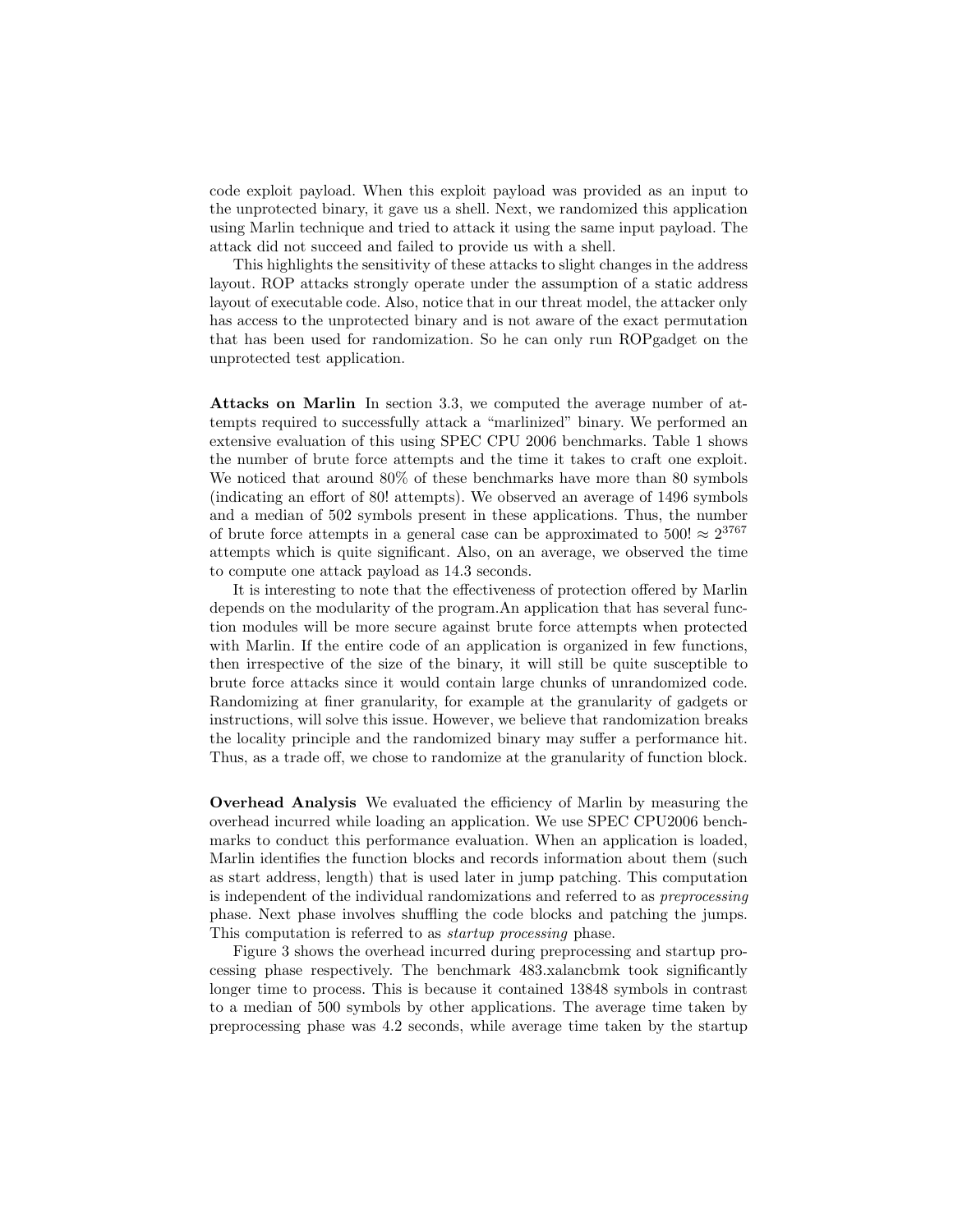processing phase was 3.3 seconds. It is quite evident from these numbers, that the preprocessing phase is the major contributor to these performance costs.

Since preprocessing phase is independent of individual randomizations, it can be executed just once per application and the results can be stored in database. The randomization phase, that runs with every execution, can read and process information from this database. This simple optimization can greatly improve efficiency of Marlin. Also, the performance hit due to Marlin is incurred only at the load time of the application. Once the application binary has been randomized, it executes like a normal application binary.

# 6 Discussion

Our proposed solution to defend against code-reuse attacks was to increase the entropy by randomizing the code blocks. One may apply this randomization technique at various levels of granularity - function level, block level or gadget level. The level of granularity to choose is a trade off between security and performance. In our implementation, we implemented the randomization at the function level which is the most coarse granularity amongst the three mentioned above. However, we show that even this coarse level of granularity provides substantial randomization to make brute force attacks infeasible.

Our prototype implementation requires the binary disassembly to contain symbol names, i.e. a non-stripped binary. In practice however, binaries may be stripped and not contain the symbol information. We address this by using external tools such as Unstrip [27] that restore symbol information to a stripped binary. Another approach to process stripped binaries is to randomize at the level of basic blocks since they don't require symbol information to be identified. Moving forward, we will explore using basic block level instead of function level as the unit of randomization for Marlin.

# 7 Conclusion

In this work, we proposed a fine-grained randomization based approach to defend against code reuse attacks. This approach randomizes the application binary with a different randomization for *every run*. We have implemented a prototype of our approach and demonstrated that it is successful in defeating real ROP attacks crafted using automated attack tools. We have also evaluated the effectiveness of our approach and showed that the brute force effort to attack Marlin is significantly high. Based on the results of our analysis and implementation, we argue that fine-grained randomization is both feasible and practical as a defense against these pernicious code-reuse based attack techniques.

# References

1. Bhatkar, E., Duvarney, D.C., Sekar, R.: Address obfuscation: an efficient approach to combat a broad range of memory error exploits. In: In Proc. of the 12th USENIX Security Symposium. pp. 105–120 (2003)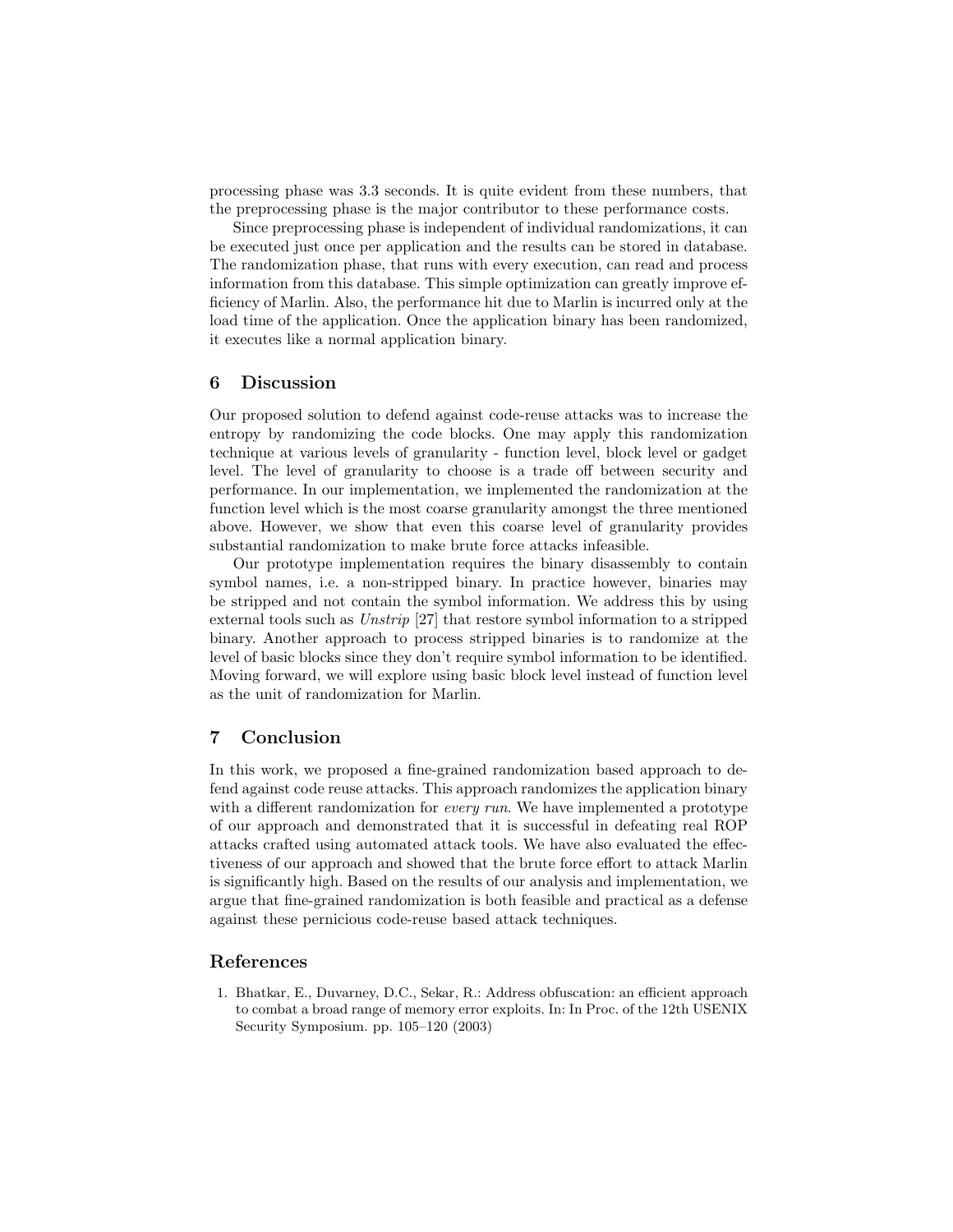- 2. Bhatkar, S., Sekar, R., DuVarney, D.C.: Efficient techniques for comprehensive protection from memory error exploits. In: Proc. of the 14th conference on USENIX Security Symposium - Volume 14. pp. 17–17. SSYM'05 (2005)
- 3. Bletsch, T., Jiang, X., Freeh, V.: Jump-oriented programming: A new class of code-reuse attack. Tech. Rep. TR-2010-8, North Carolina State University (2010)
- 4. Buchanan, E., Roemer, R., Shacham, H., Savage, S.: When good instructions go bad: generalizing return-oriented programming to risc. In: Proc. of the 15th ACM conference on Computer and communications security. pp. 27–38 (2008)
- 5. Checkoway, S., Davi, L., Dmitrienko, A., Sadeghi, A.R., Shacham, H., Winandy, M.: Return-oriented programming without returns. In: Proc. of the 17th ACM conference on Computer and communications security. pp. 559–572 (2010)
- 6. Chen, P., Xiao, H., Shen, X., Yin, X., Mao, B., Xie, L.: DROP: Detecting returnoriented programming malicious code. In: Proc. of the 5th International Conference on Information Systems Security. pp. 163–177 (2009)
- 7. Chen, P., Xing, X., Han, H., Mao, B., Xie, L.: Efficient detection of the returnoriented programming malicious code. In: Proc. of the 6th international conference on Information systems security. pp. 140–155 (2010)
- 8. Chen, P., Xing, X., Mao, B., Xie, L.: Return-oriented rootkit without returns (on the x86). In: Proc. of the 12th international conference on Information and communications security. pp. 340–354 (2010)
- 9. Cowan, C., Beattie, S., Johansen, J., Wagle, P.: Pointguard: Protecting pointers from buffer overflow vulnerabilities. In: In Proc. of the 12th Usenix Security Symposium (2003)
- 10. Cowan, C., Pu, C., Maier, D., Hinton, H., Walpole, J., Bakke, P., Beattie, S., Grier, A., Wagle, P., Zhang, Q.: Stackguard: Automatic adaptive detection and prevention of buffer-overflow attacks. In: In Proc. of the 7th USENIX Security Symposium. pp. 63–78 (1998)
- 11. Davi, L., Dmitrienko, A., Nürnberger, S., Sadeghi, A.R.: Xifer: A software diversity tool against code-reuse attacks. In: 4th ACM International Workshop on Wireless of the Students, by the Students, for the Students (S3 2012) (Aug 2012)
- 12. Davi, L., Dmitrienko, A., Sadeghi, A.R., Winandy, M.: Privilege escalation attacks on android. In: Proc. of the 13th international conference on Information security. pp. 346–360 (2011)
- 13. Davi, L., Sadeghi, A.R., Winandy, M.: Dynamic integrity measurement and attestation: towards defense against return-oriented programming attacks. In: Proc. of the 2009 ACM workshop on Scalable trusted computing. pp. 49–54 (2009)
- 14. Davi, L., Sadeghi, A.R., Winandy, M.: ROPdefender: a detection tool to defend against return-oriented programming attacks. In: Proc. of the 6th ACM Symposium on Information, Computer and Communications Security. pp. 40–51 (2011)
- 15. Dullien, T., Kornau, T., Weinmann, R.P.: A framework for automated architectureindependent gadget search. In: Proc. of the 4th USENIX conference on Offensive technologies. WOOT'10 (2010)
- 16. Francillon, A., Castelluccia, C.: Code injection attacks on harvard-architecture devices. In: Proc. of the 15th ACM conference on Computer and communications security. pp. 15–26 (2008)
- 17. Franz, M.: E unibus pluram: massive-scale software diversity as a defense mechanism. In: Proc. of the 2010 workshop on New security paradigms. pp. 7–16. NSPW '10 (2010)
- 18. Hiser, J., Nguyen-Tuong, A., Co, M., Hall, M., Davidson, J.W.: Ilr: Where'd my gadgets go? In: Proc. of the 2012 IEEE Symposium on Security and Privacy. pp. 571–585 (2012)